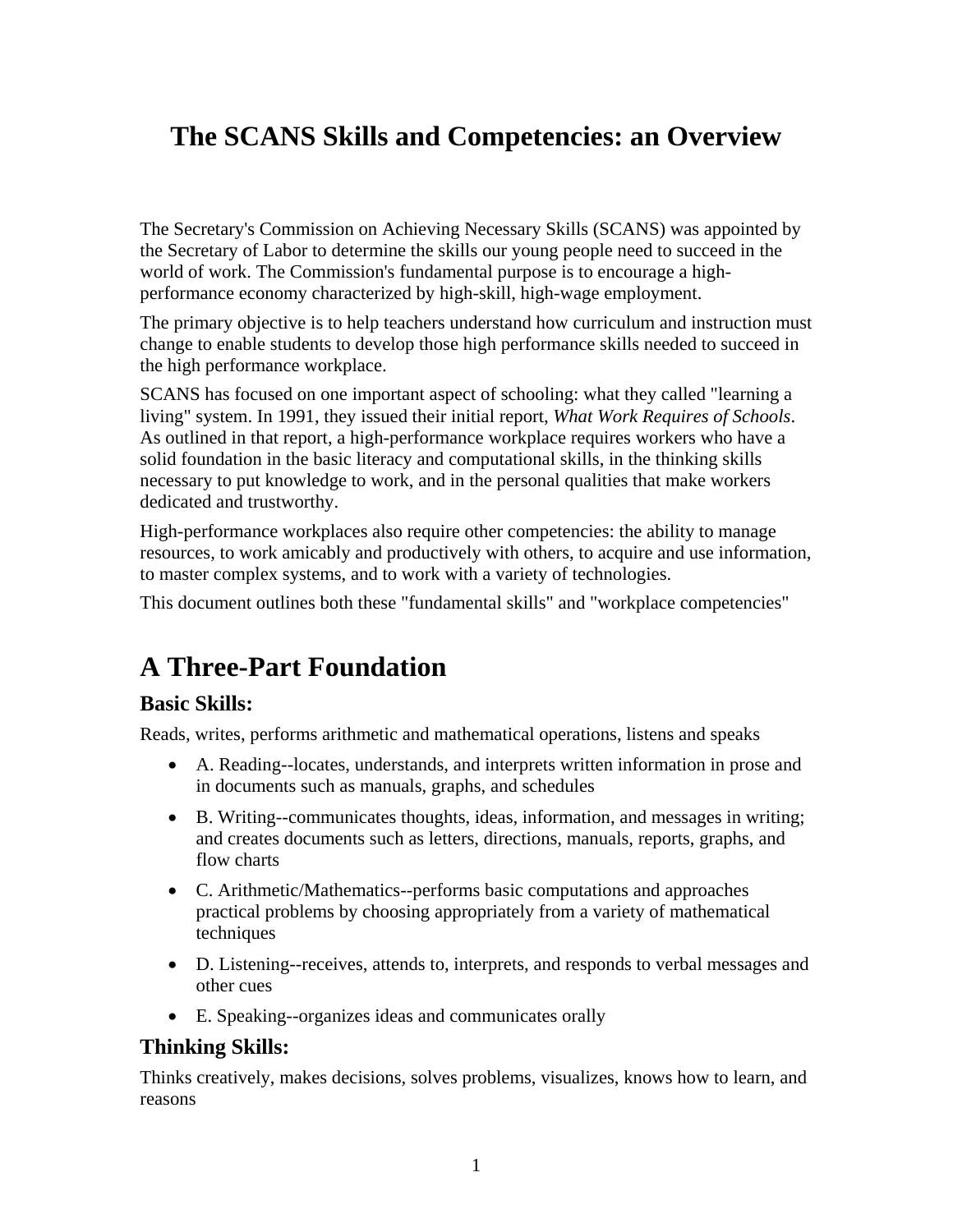- A. Creative Thinking--generates new ideas
- B. Decision Making--specifies goals and constraints, generates alternatives, considers risks, and evaluates and chooses best alternative
- C. Problem Solving--recognizes problems and devises and implements plan of action
- D. Seeing Things in the Mind's Eye--organizes, and processes symbols, pictures, graphs, objects, and other information
- E. Knowing How to Learn--uses efficient learning techniques to acquire and apply new knowledge and skills
- F. Reasoning--discovers a rule or principle underlying the relationship between two or objects and applies it when solving a problem

## **Personal Qualities:**

Displays responsibility, self-esteem, sociability, self-management, and integrity and honesty

- A. Responsibility--exerts a high level of effort and perseveres towards goal attainment
- B. Self-Esteem--believes in own self-worth and maintains a positive view of self
- C Sociability-demonstrates understanding, friendliness, adaptability, empathy, and
- D. Self-Management--assesses self accurately, sets personal goals, monitors progress, and exhibits self-control
- E. Integrity/Honesty--chooses ethical courses of action

# **Five Workplace Competencies**

#### **Resources:**

Identifies, organizes, plans, and allocates resources

- A. *Time*--Selects goal-relevant activities, ranks them, allocates time, and prepares and follows schedules
- B. *Money*--Uses or prepares budgets, makes forecasts, keeps records, and makes adjustments to meet objectives
- C. *Material and Facilities*--Acquires, stores, allocates, and uses materials or space efficiently
- D. *Human Resources*--Assesses skills and distributes work accordingly, evaluates performance and provides feedback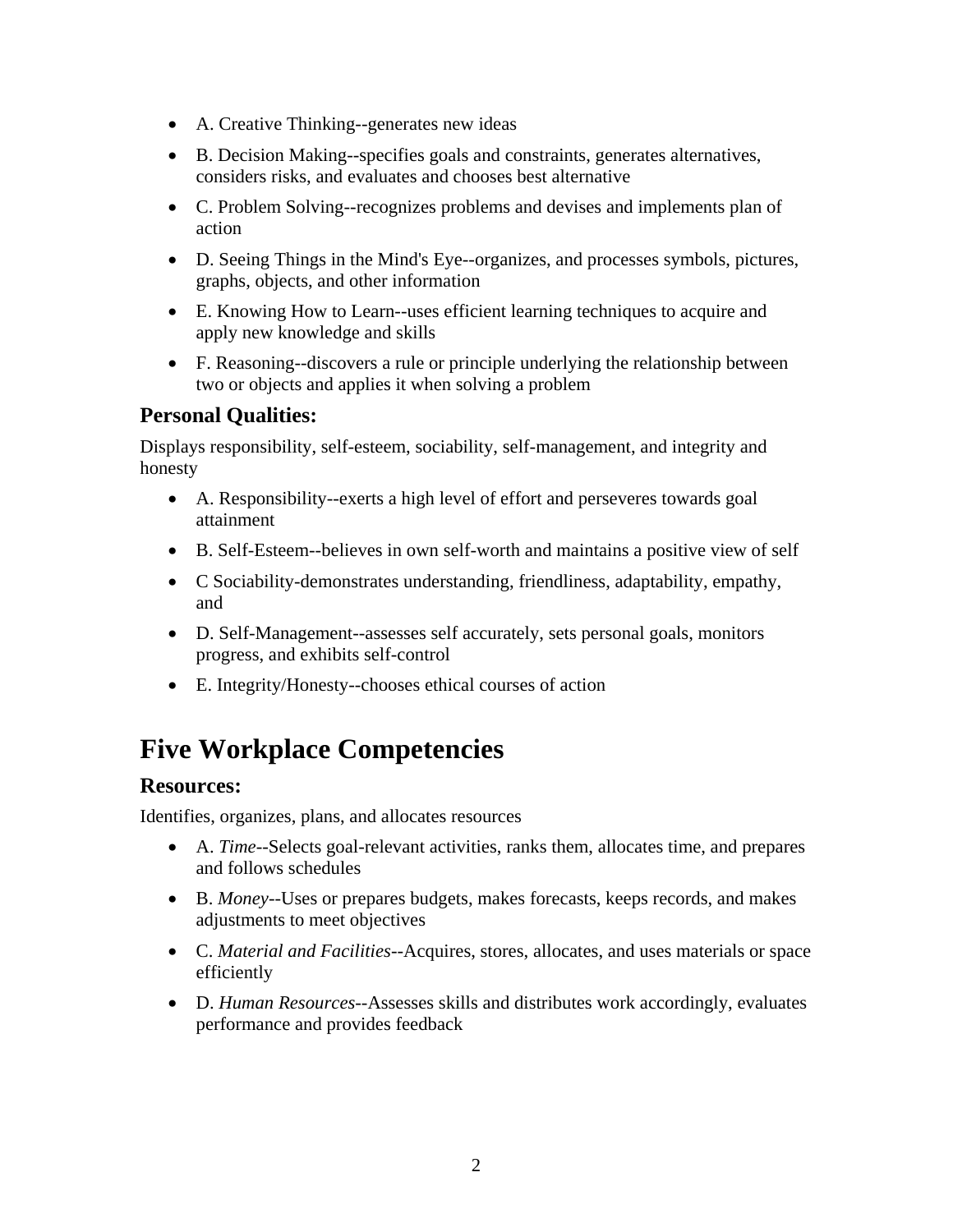### **Interpersonal:**

Works with others

- A. *Participates as Member of a Team*--contributes to group effort
- B. *Teaches Others New Skills*
- C. *Serves Clients/Customers*--works to satisfy customers' expectations
- D. *Exercises Leadership*--communicates ideas to justify position, persuades and convinces others, responsibly challenges existing procedures and policies
- E. *Negotiates*--works toward agreements involving exchange of resources, resolves divergent interests
- F. *Works with Diversity*--works well with men and women from diverse backgrounds

### **Information:**

Acquires and uses information

- A. *Acquires and Evaluates Information*
- B. *Organizes and Maintains Information*
- C. *Interprets and Communicates Information*
- D. *Uses Computers to Process Information*

#### **Systems:**

Understands complex inter-relationships

- A. *Understands Systems*--knows how social, organizational, and technological systems work and operates effectively with them
- B. *Monitors and Corrects Performance*--distinguishes trends, predicts impacts on systems operations, diagnoses deviations in systems' performance and corrects malfunctions
- C. *Improves or Designs Systems*--suggests modifications to existing systems and develops new or alternative systems to improve performance

## **Technology:**

Works with a variety of technologies

- A. *Selects Technology*--chooses procedures, tools or equipment including computers and related technologies
- B. *Applies Technology to Task*--Understands overall intent and proper procedures for setup and operation of equipment
- C. *Maintains and Troubleshoots Equipment*--Prevents, identifies, or solves problems with equipment, including computers and other technologies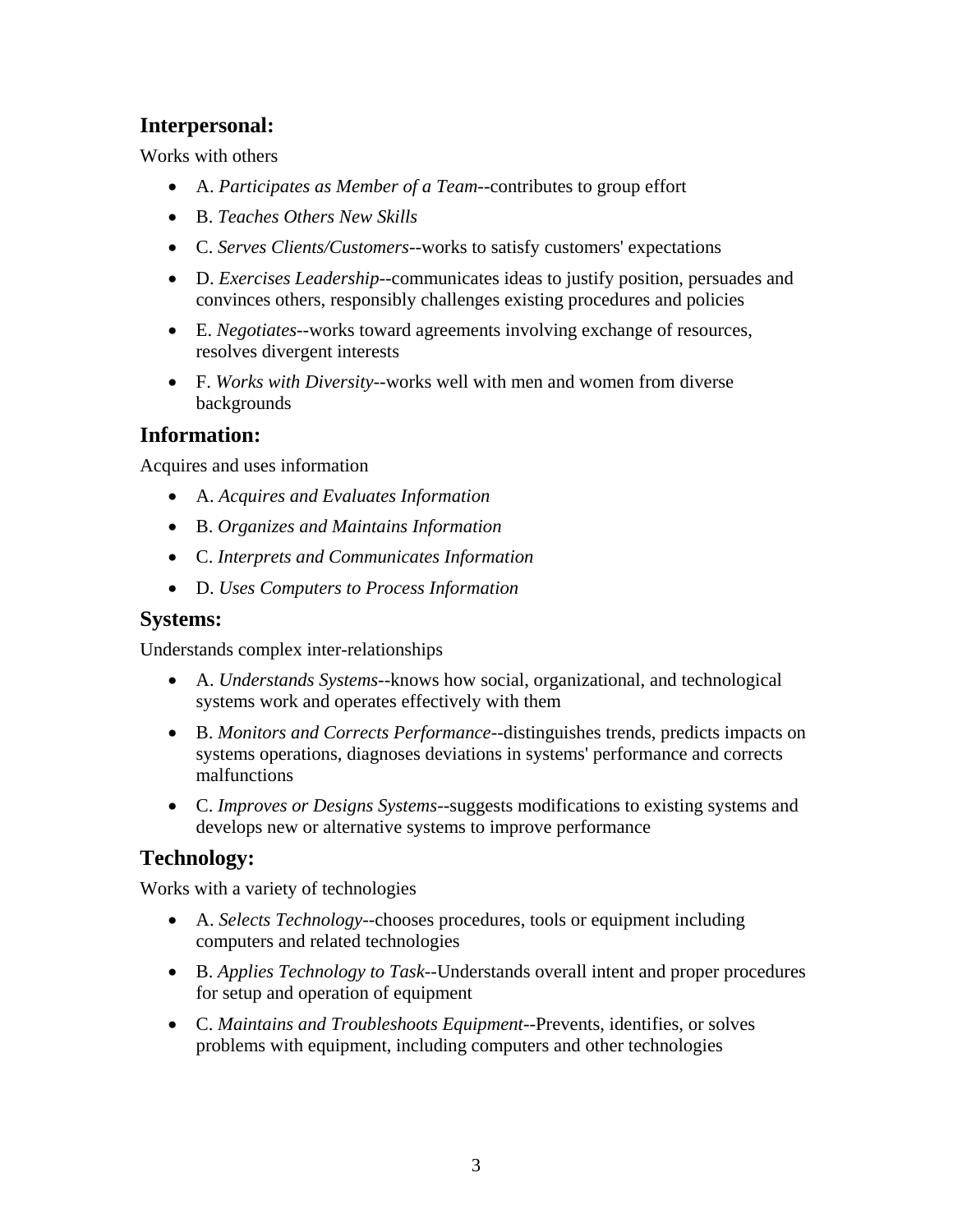# **Glossary of Terms**

### **Basic Skills**

#### **Reading:**

Locates, understands, and interprets written information in prose and documents- including manuals, graphs, and schedules--to perform tasks; learns from text by determining the main idea or essential message; identifies relevant details, facts, and specifications; infers or locates the meaning of unknown or technical vocabulary; and judges the accuracy, appropriateness, style, and plausibility of reports, proposals, or theories of other writers.

#### **Writing:**

Communicates thoughts, ideas, information, and messages in writing; records information completely and accurately; composes and creates documents such as letters, directions, manuals, reports, proposals, graphs, flow charts; uses language, style, organization, and format appropriate to the subject matter, purpose, and audience. Includes supporting documentation and attends to level of detail; checks, edits, and revises for correct information, appropriate emphasis, form, grammar, spelling, and punctuation.

#### **Arithmetic/Mathematics:**

Arithmetic --Performs basic computations; uses basic numerical concepts such as whole numbers and percentages in practical situations; makes reasonable estimates of arithmetic results without a calculator; and uses tables, graphs, diagrams, and charts to obtain or convey quantitative information.

Mathematics--Approaches practical problems by choosing appropriately from a variety of mathematical techniques; uses quantitative data to construct logical explanations for real world situations; expresses mathematical ideas and concepts orally and in writing; and understands the role of chance in the occurrence and prediction of events.

### **Listening:**

Receives, attends to, interprets, and responds to verbal messages and other cues such as body language in ways that are appropriate to the purpose; for example, to comprehend; to learn; to critically evaluate; to appreciate; or to support the speaker.

#### **Speaking:**

Organizes ideas and communicates oral messages appropriate to listeners and situations; participates in conversation, discussion, and group presentations; selects an appropriate medium for conveying a message; uses verbal languages and other cues such as body language appropriate in style, tone, and level of complexity to the audience and the occasion; speaks clearly and communicates message; understands and responds to listener feed back; and asks questions when needed.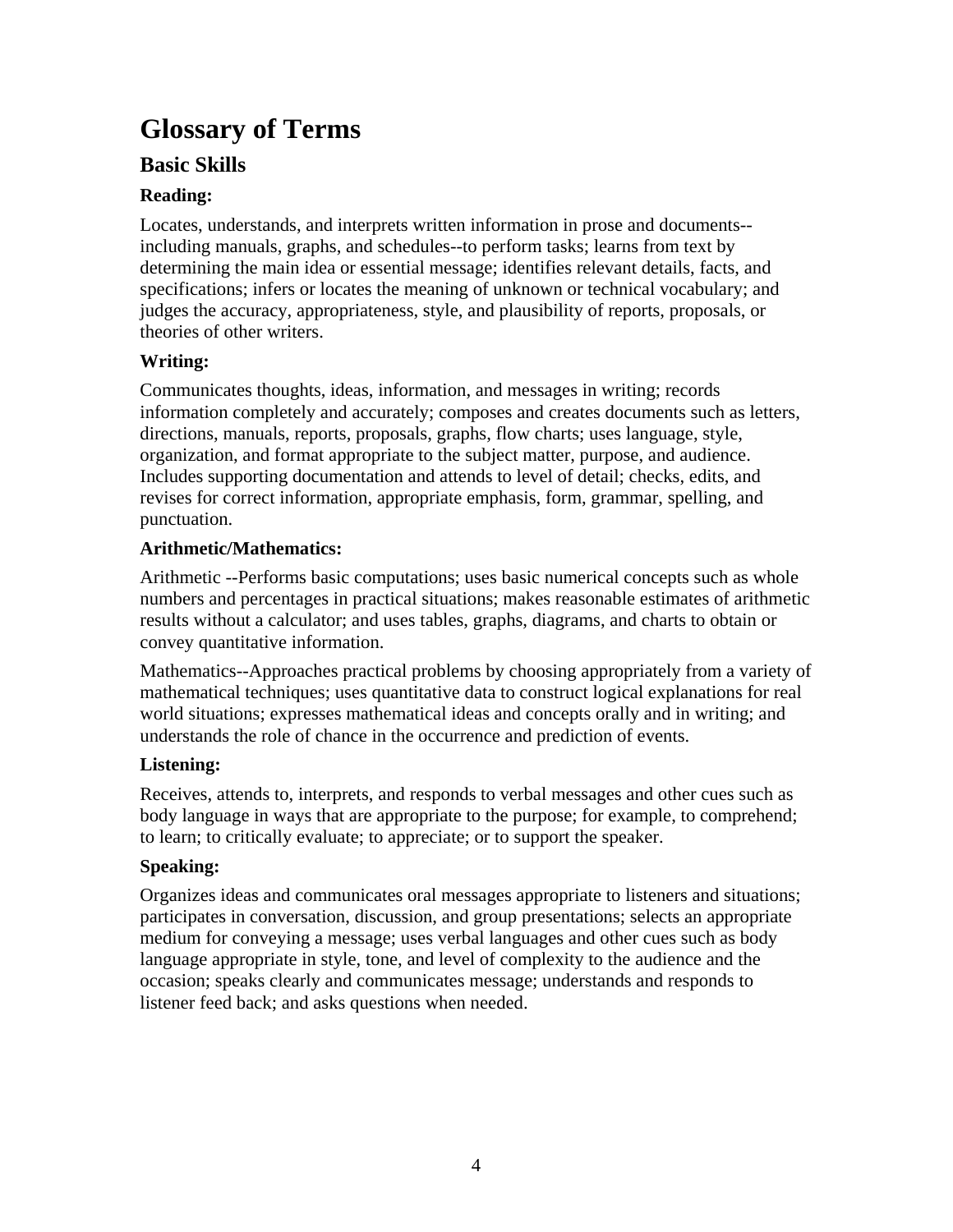## **Thinking Skills**

#### **Creative Thinking:**

Uses imagination freely, combines ideas or information in new ways, makes connections between seemingly unrelated ideas, and reshapes goals in ways that reveal new possibilities.

#### **Decision Making:**

Specifies goals and constraints, generates alternatives, considers risks, and evaluates and chooses best alternatives.

#### **Problem Solving**

Recognizes that a problem exists (i.e., there is a discrepancy between what is and what should or could be), identifies possible reasons for the discrepancy, and devises and implements a plan of action to resolve it. Evaluates and monitors progress, and revises plan as indicated by findings.

#### **Seeing Things in the Mind's Eye:**

Organizes and processes symbols, pictures, graphs, objects or other information; for example, see a building from blue print, a system's operation from schematics, the flow of work activities from narrative descriptions, or the taste of food from reading a recipe.

#### **Knowing How to Learn:**

Recognizes and can use learning techniques to apply and adapt new knowledge and skills in both familiar and changing situations. Involves being aware of learning tools such as personal learning styles (visual, aural, etc.), formal learning strategies (note taking or clustering items that share some characteristics), and informal learning strategies (awareness of unidentified false assumptions that may lead to faulty conclusions).

#### **Reasoning**

Discovers a rule or principle underlying the relationship between two or more objects and applies it in solving a problem. For example, uses logic to draw conclusions from available information, extracts rules or principles from a set of objects or written text; applies rules and principles to a new situation, or determines which conclusions are correct when given a set of facts and a set of conclusions.

## **Personal Qualities**

### **Responsibility:**

Exerts a high level of effort and perseverance towards goal attainment. Works hard to become excellent at doing tasks by setting high standards, paying attention to details, working well, and displaying a high level concentration even when assigned an unpleasant task. Displays high standards of attendance, punctuality, enthusiasm, vitality, and optimism in approaching and completing tasks.

#### **Self-Esteem:**

Believes in own self-worth and maintains a positive view of self; demonstrates knowledge of own skills and abilities; is aware of impact on others; and knows own emotional capacity and needs and how to address them.